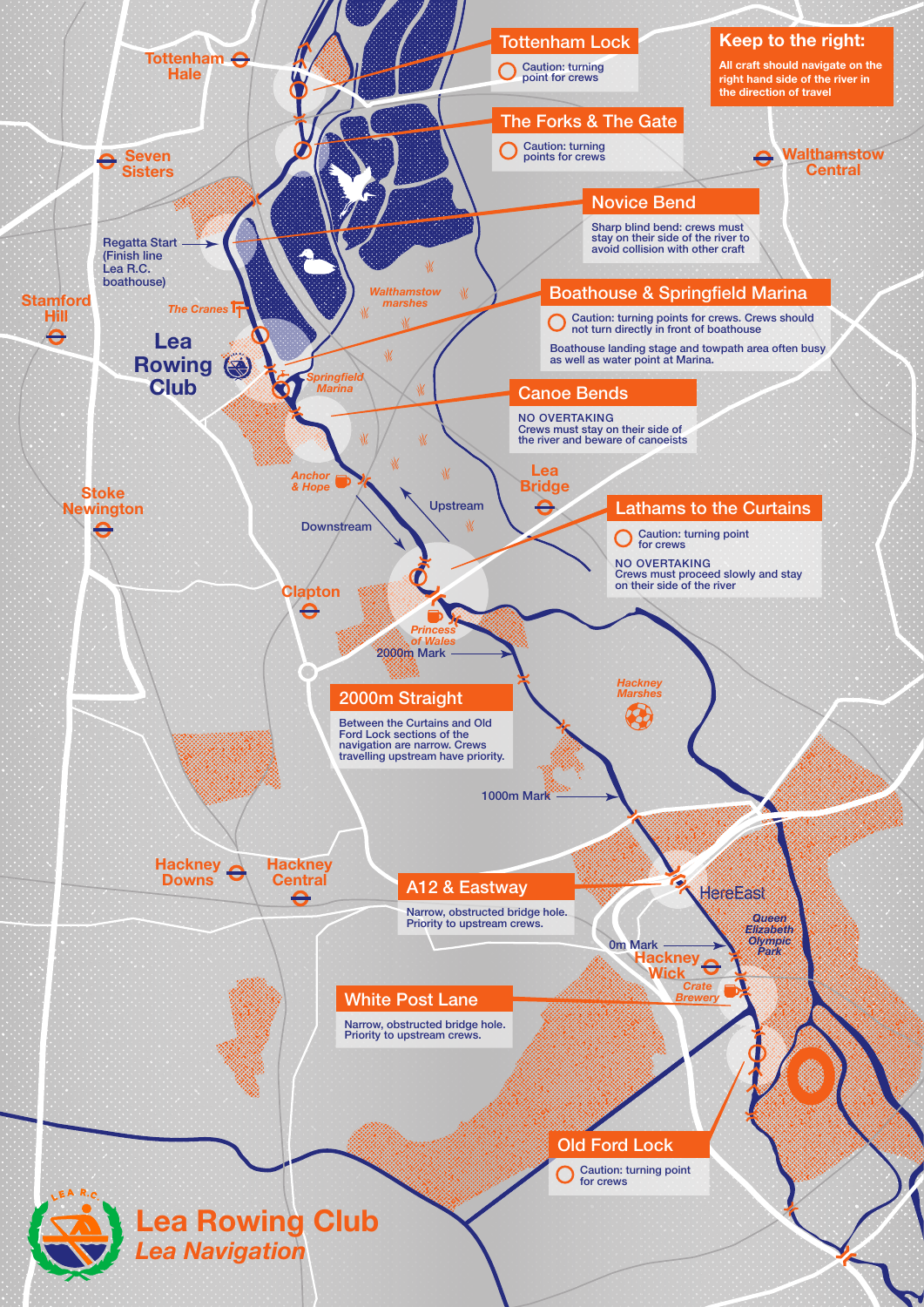## Lea Navigation Tottenham Lock to Springfield Marina





The Novice bend is a sharp bend. Heading downstream towards the boathouse, crews should not cut the bend. Keep close to the bank.

In summer weed growth can be particularly dense here, presenting greater capsize risk. Push out towards the middle of the river, but only when safe to do so.

The channel narrows under the bridge. watch out for the protruding bridge pilings when heading upstream.

Heading upstream to Tottenham, the Novice bend is a blind bend. Crews must not take the bend wide in order to avoid collision with downstream traffic.

**Direction** of stream

It is **NOT** recommended for crews to turn at the Novice bend. If necessary, turn well before the bend where one can see further in each direction, keeping a good look out for oncoming boats. Turn quickly and tuck into bank before preceeding downstream.

## Lea R.C. Boathouse & Springfield Marina



Landing stage and towpath in front of boathouse can be very congested at weekends. At all times keep a good lookout for pedestrians and cyclists when moving boats out of the boathouse, and while boating or landing.

> Crews boat pointing downstream. After boating row downstream to Springfield Marina before turning to head upstream towards Tottenham.

Caution: turning point for crews. Keep a good lookout. Crews should not turn in front of oncoming boats.

Crews waiting to land, wait upstream of landing stage, tucked well into the bank to allow other boats to travel downstream without obstructing upstream traffic.

> Caution: turning point for crews. Keep a good lookout, particularly for boats mooring to use Springfield Marina water point. At weekends this .<br>area is busy with both boater and rowing traffic. Crews should not turn in front of oncoming boats.

> > Crews must not enter marina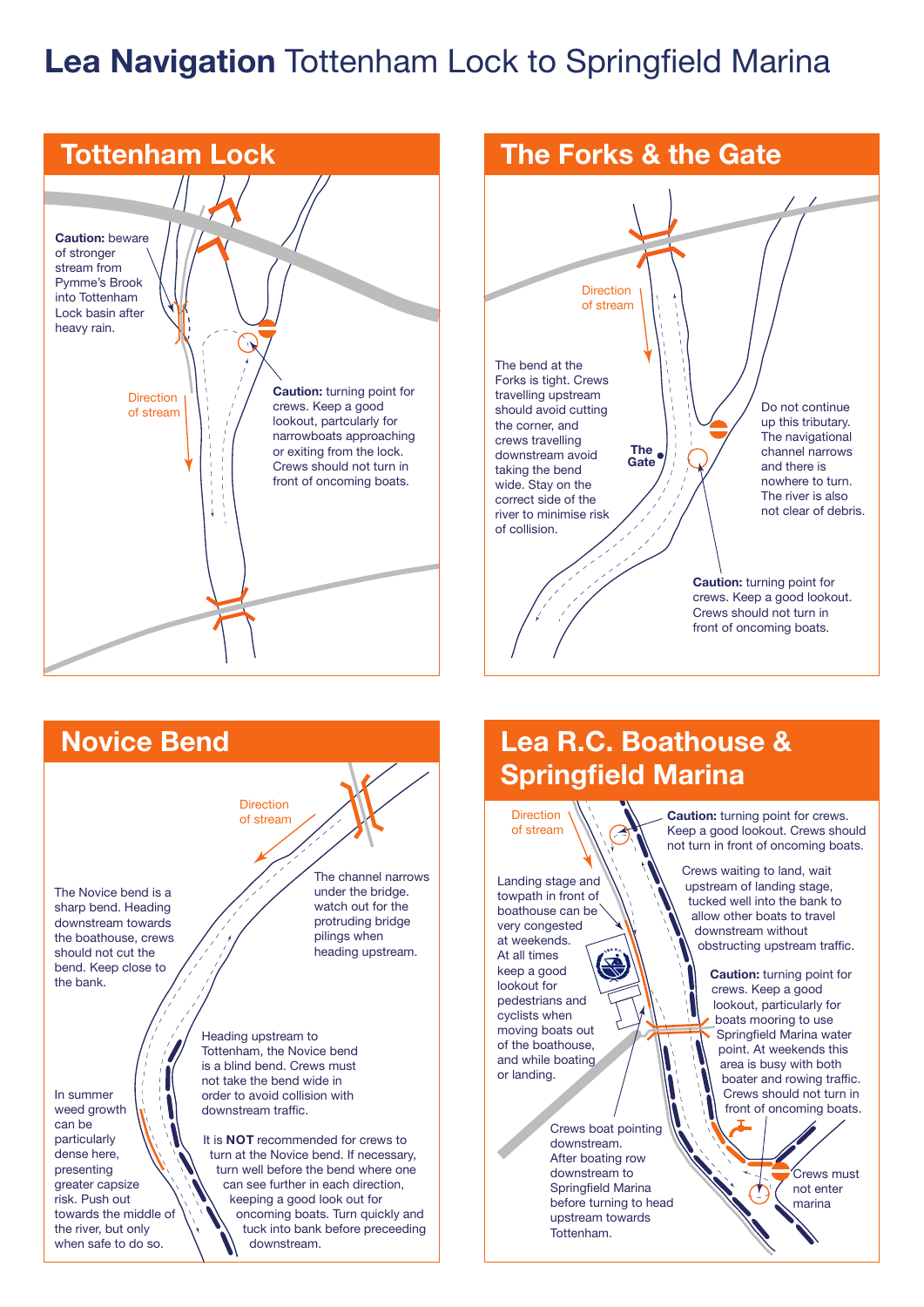## Lea Navigation Canoe Bends to A12 Flyover & Eastway



Lathams to Lea Bridge The corner underneath Lea Bridge Road is very tight and the channel narrow. Proceed with extreme caution and be prepared to stop if necessary. Entrance to towpath under Lea  $\blacksquare$ 

> **Princess** of Wales

Lea Bridge to Curtains